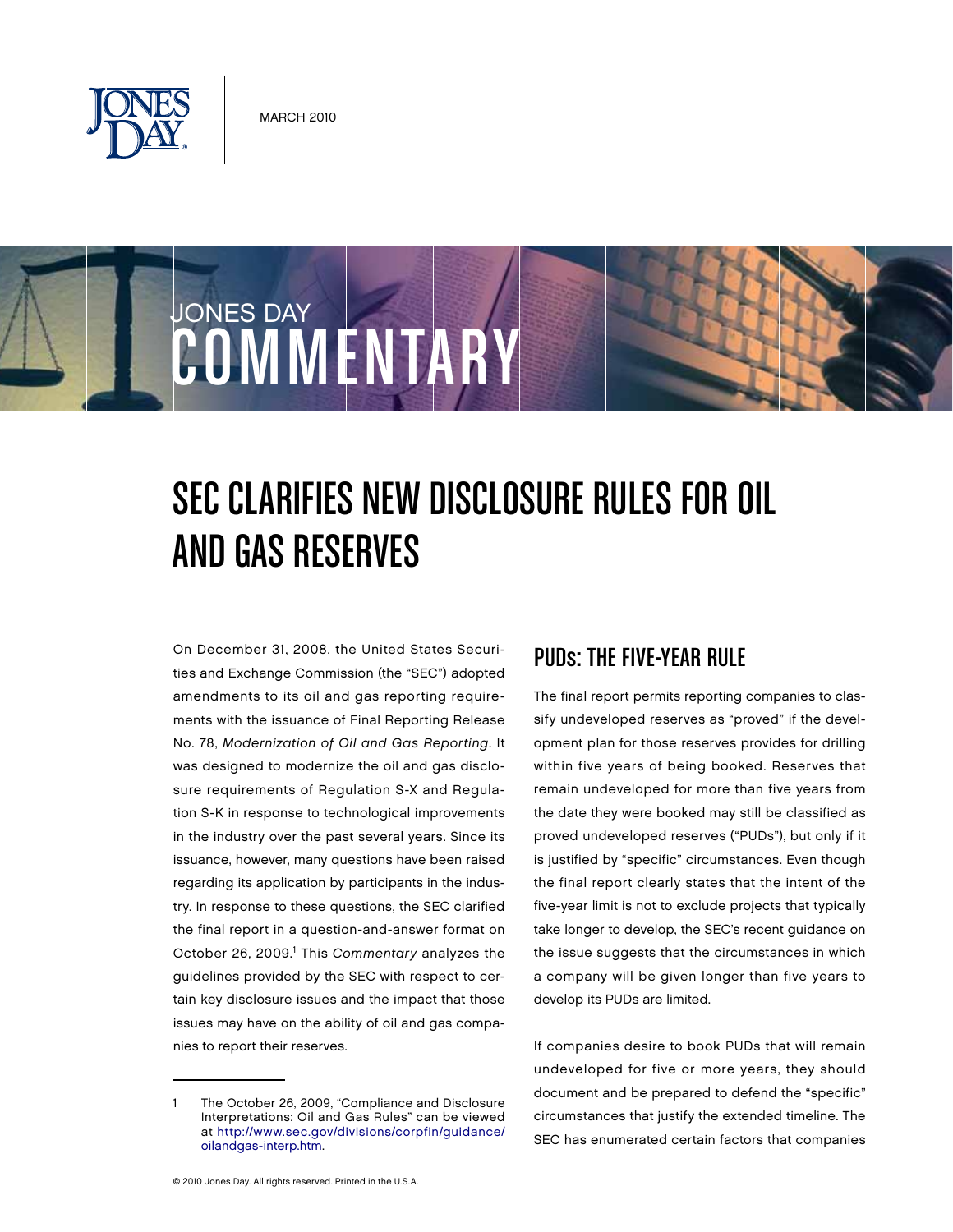should consider when determining whether those "specific" circumstances exist, namely, (i) the company's history of developing comparable long-term projects; (ii) the company's level of significant ongoing development activities in the area to be developed; (iii) the amount of time the reserves have remained undeveloped since they were discovered; (iv) the extent to which the company has followed a previously adopted development plan with respect to those reserves; and (v) the extent to which the extended timeline is a result of external factors as opposed to internal factors (such as shifting resources to develop properties with higher priority).

It is important to note that the existence of certain external factors—such as restrictions on drilling on federal lands may in and of themselves justify an extended timeline for development. Projects that the SEC has identified in this category include projects that require the construction of offshore platforms or the development of reserves located in urban areas, remote locations, or environmentally sensitive locations. Although the SEC has not stated that this is an exhaustive list of long-term projects, it has said that the circumstances in which a company will be able to book PUDs attributable to projects with development horizons longer than five years will be very narrow. Thus, going forward, companies desiring to book these types of PUDs would be well advised to carefully document the reasons for their delayed development (based on the factors listed above) and be prepared to defend them as necessary.

The SEC has also not clarified whether the five-year period starts from the time the reserves were first booked as PUDs or from January 1, 2010, the effective date of the final report. After reviewing the SEC statements on the issue, however, many commentators believe that the clock begins to run when the reserves were first booked. Thus, companies should be prepared to justify the classification of previously booked PUDs that have not been, or will not be, developed for five years from the date they were booked.

Companies unable to justify the five-year delayed development of a PUD location may be required to write it off. The loss of previously recognized reserves has a number of adverse consequences for a company that may range from increased costs of capital to violations of covenants in the company's loan agreements or indentures. To mitigate

some of these results, a company may consider reclassifying the reserves as "probable." Such a reclassification would give a company the ability to disclose the reserves, albeit not as proved reserves.<sup>2</sup> Also, companies considering this option need to keep in mind that the disclosure of unproved reserves without associated proved reserves are permitted only in rare cases. Thus, it may be difficult to exercise this option if the reserves are located in an area that does not also contain proved reserves.

Companies that cannot justify booking PUDs should refrain from referring to those reserves as proved in press releases or other informal formats. Companies that inaccurately refer to such reserves as proved in informal communications may violate the new rules, even if those reserves are not assigned as proved in a company's official filings.

Finally, under the final report, a company must also provide evidence that it adopted a development plan for a PUD location at the time it was booked and that this development plan contained a "final investment decision" showing that the reserve location will be developed within five years. The mere intent to develop the location within five years, without quantifiable evidence supporting that plan, is not sufficient. How much more than mere intent must be demonstrated to constitute a final investment decision remains an open question. Presumably, an actual authorization for expenditure is not required in order to meet this test, since those are not typically given until shortly before the well is actually drilled. So an authorization for expenditure may not come for months, or in some cases years, after the development plan calling for the well to be drilled has been approved by the company. The SEC will likely be called upon in the near future to resolve this question. However, until it does so, companies should take care to document their long-term schedules and budgets (including any internal approvals) for developing reserves that they have booked as PUDs. While this may ultimately not be sufficient to satisfy the requirement for a "final investment decision," it is evidence of the company's intent to develop the PUDs within the prescribed timeframe that is more concrete than a mere statement.

<sup>2</sup> If probabilistic methods are used, the company would be required to provide evidence that there is at least a 50 percent probability that the actual quantities recovered will equal or exceed the estimated proved, plus probable reserves.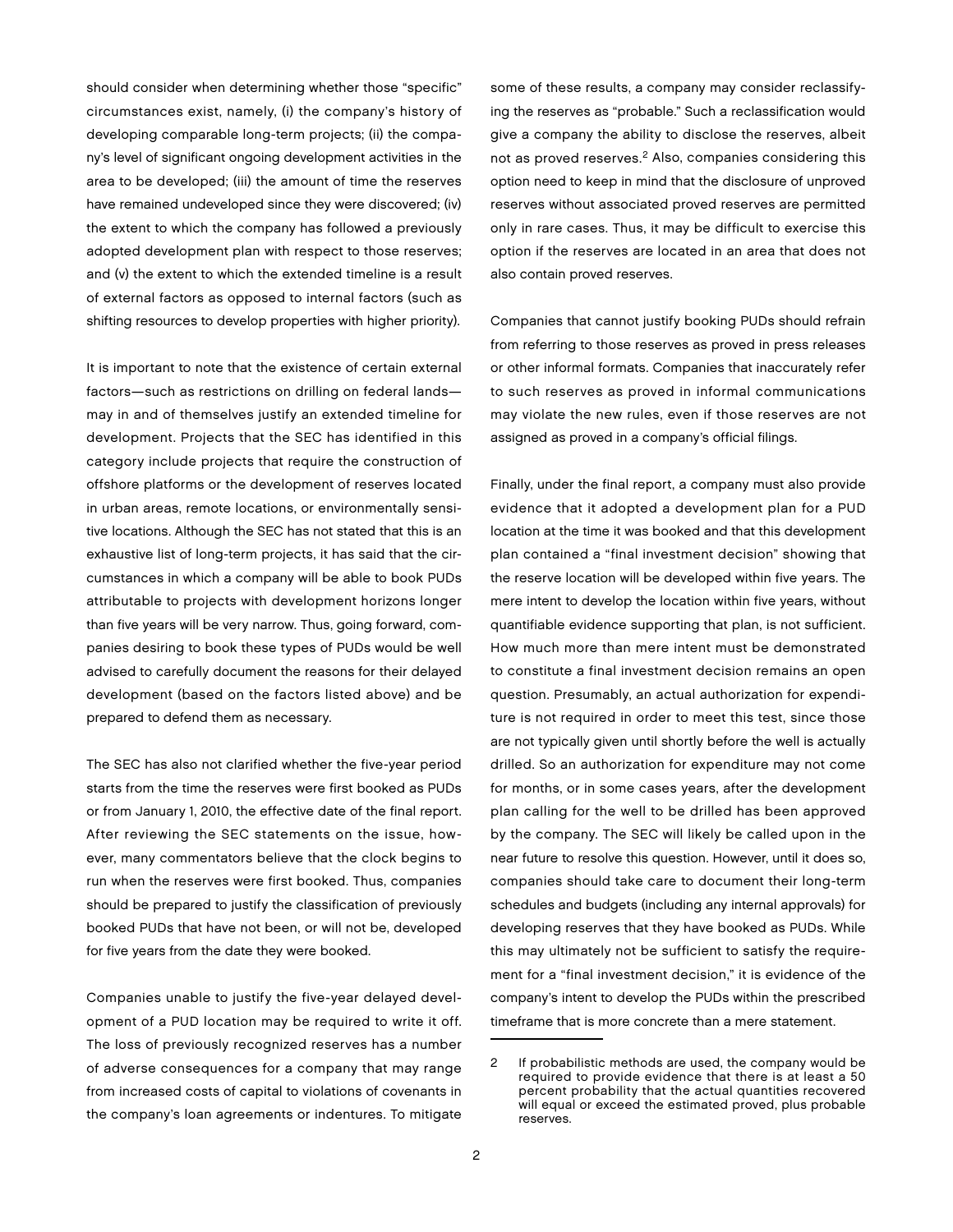#### Reliable Technology

The new "reliable technology" rule permits companies to establish reserve estimates and classify reserves if they show that consistent and repeatable field-tested technology was used in reaching their determinations. This new rule is still unclear in certain respects because the SEC has not yet specified required rates of success, nor has it published a list of reliable technologies. Instead, it has stated that the term "reliable technology" will likely be defined over time by industry consensus with independent engineering firms leading the way.

A company that is unable to justify the reliability of its technology upon request from the SEC risks the possibility of a write-off. Until further guidance on this point is provided, companies should adopt internal procedures to collect empirical evidence of the success rate for the technology they used to establish reserve estimates and categories. This documentation may be required if the reporting company has not previously disclosed reserve estimates in a public filing or is disclosing material additions to, or increases in, reserve estimates. It is important to note that while the evidence submitted must provide enough information for the SEC to determine the reliability of technology, the SEC has stated that the evidence may remain general enough to prevent the disclosure of proprietary technology at a level of detail that would cause competitive harm.

Also, the SEC has not provided guidance as to whether every company is required to document individually the reliability of the same technology. Thus, companies that rely on technology used by other companies to determine reserve estimates should independently justify their use of the technology with their own empirical evidence.

Maintaining detailed documentation on the technology used to prove reserves may also help a company take advantage of a new rule permitting the assignment of PUDs to horizontal locations offsetting the toe of an existing horizontal producing well. The SEC clarified that PUD classification is permissible if the horizontal location moves in the same direction of other successful, analogous producing horizontal wells and if the technological evidence supports the assignment with "reasonable certainty." Thus, companies

intending to assign PUDs to horizontal locations should adopt internal procedures to collect evidence that the technology they use works with reasonable certainty. This is particularly important given the recent focus on shale and other resource plays that are developed through the use of horizontal drilling.

#### Sealed Fault Blocks

The SEC prohibits companies from booking any category of reserves located in unpenetrated, pressure-segregated (i.e., sealed) fault blocks. The SEC has not stated whether any exceptions to this absolute rule exist. This has many participants in the industry questioning whether the long-standing practice of assigning probable and possible reserves to sealed fault blocks that lie up or down dip from a stratigraphically equivalent producing block has been eliminated. However, several commentators have suggested that companies may overcome the prohibition through technological evidence. For instance, they may justify booking reserves located in a sealed fault block if empirical evidence shows a high rate of success in drilling similar fault blocks. However, until the SEC approves this practice, companies should refrain from booking reserves located in sealed fault blocks to ensure compliance with the new rules.

### Twelve-Month Average Pricing for Reserves Estimation

The SEC requires companies to disclose the year-end economic producibility of proved reserves. In making this calculation, companies must use the unweighted average of oil and gas on the first day of each month for 12 months preceding the end of the company's fiscal year. This is a change from the prior SEC requirement of calculating the year-end economic producibility of a reserve based on oil and gas prices on the last day of the year.

Periods of depressed or fluctuating oil and gas prices may result in lower reported valuations for companies under this new rule. For instance, consider the example of a company that, throughout 2009, sold all of its oil production at the West Texas Intermediate price and all of its natural gas